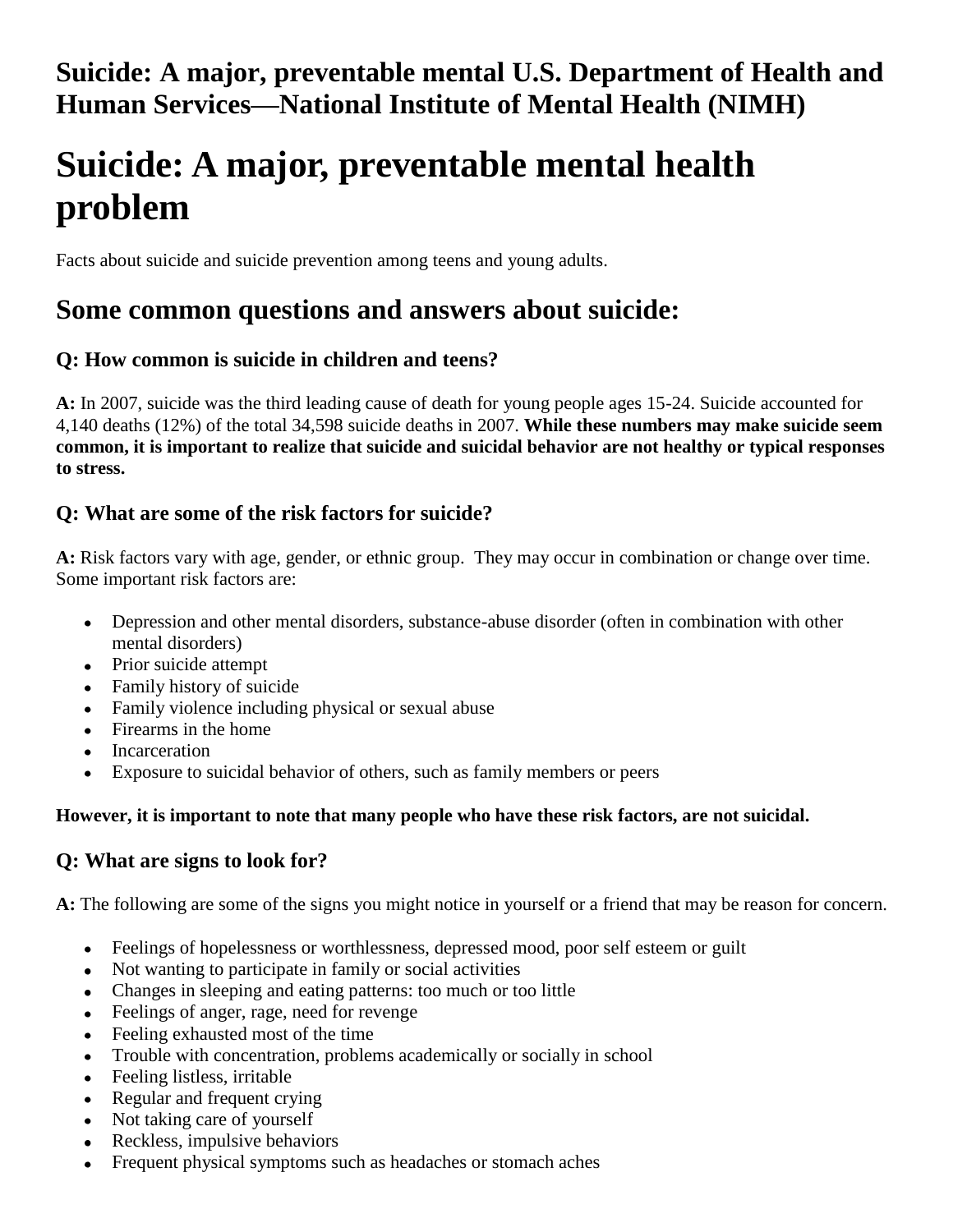#### **Seeking help is a sign of strength, if you are concerned, go with your instincts, get help!**

## **Q: What can I do for myself or someone else?**

**A:** If you are concerned, immediate action is very important. Suicide can be prevented and most people who feel suicidal demonstrate warning signs. Recognizing some of these warning signs is the first step in helping yourself or someone you care about.

Information from NIMH is available in multiple formats. You can browse online, download documents in PDF, and order materials through the mail. Check the [NIMH website](http://www.nimh.nih.gov/index.shtml) for the latest information on this topic and to order publications. If you do not have Internet access, please contact the NIMH Information Resource Center at the numbers listed below.

National Institute of Mental Health Science Writing, Press & Dissemination Branch 6001 Executive Boulevard Room 8184, MSC 9663 Bethesda, MD 20892-9663 Phone: 301-443-4513 or 1-866-615-NIMH (6464) toll-free TTY: 301-443-8431 TTY: 866-415-8051 toll-free FAX: 301-443-4279 E-mail: [nimhinfo@nih.gov](mailto:nimhinfo@nih.gov) Website: [http://www.nimh.nih.gov](http://www.nimh.nih.gov/)

# **Reprints**

This publication is in the public domain and may be reproduced or copied without permission from NIMH. We encourage you to reproduce it and use it in your efforts to improve public health. Citation of the National Institute of Mental Health as a source is appreciated. However, using government materials inappropriately can raise legal or ethical concerns, so we ask you to use these guidelines:

- NIMH does not endorse or recommend any commercial products, processes, or services, and our publications may not be used for advertising or endorsement purposes.
- NIMH does not provide specific medical advice or treatment recommendations or referrals; our materials may not be used in a manner that has the appearance of such information.
- NIMH requests that non-Federal organizations not alter our publications in ways that will jeopardize the integrity and "brand" when using the publication.
- Addition of non-Federal Government logos and website links may not have the appearance of NIMH  $\bullet$ endorsement of any specific commercial products or services or medical treatments or services.

If you have questions regarding these guidelines and use of NIMH publications, please contact the NIMH Information Center at 1-866-615-6464 or e-mail at [nimhinfo@nih.gov.](mailto:nimhinfo@nih.gov)

The photos in this publication are of models and are used for illustrative purposes only.

U.S. Department of Health and Human Services National Institutes of Health National Institute of Mental Health 2011